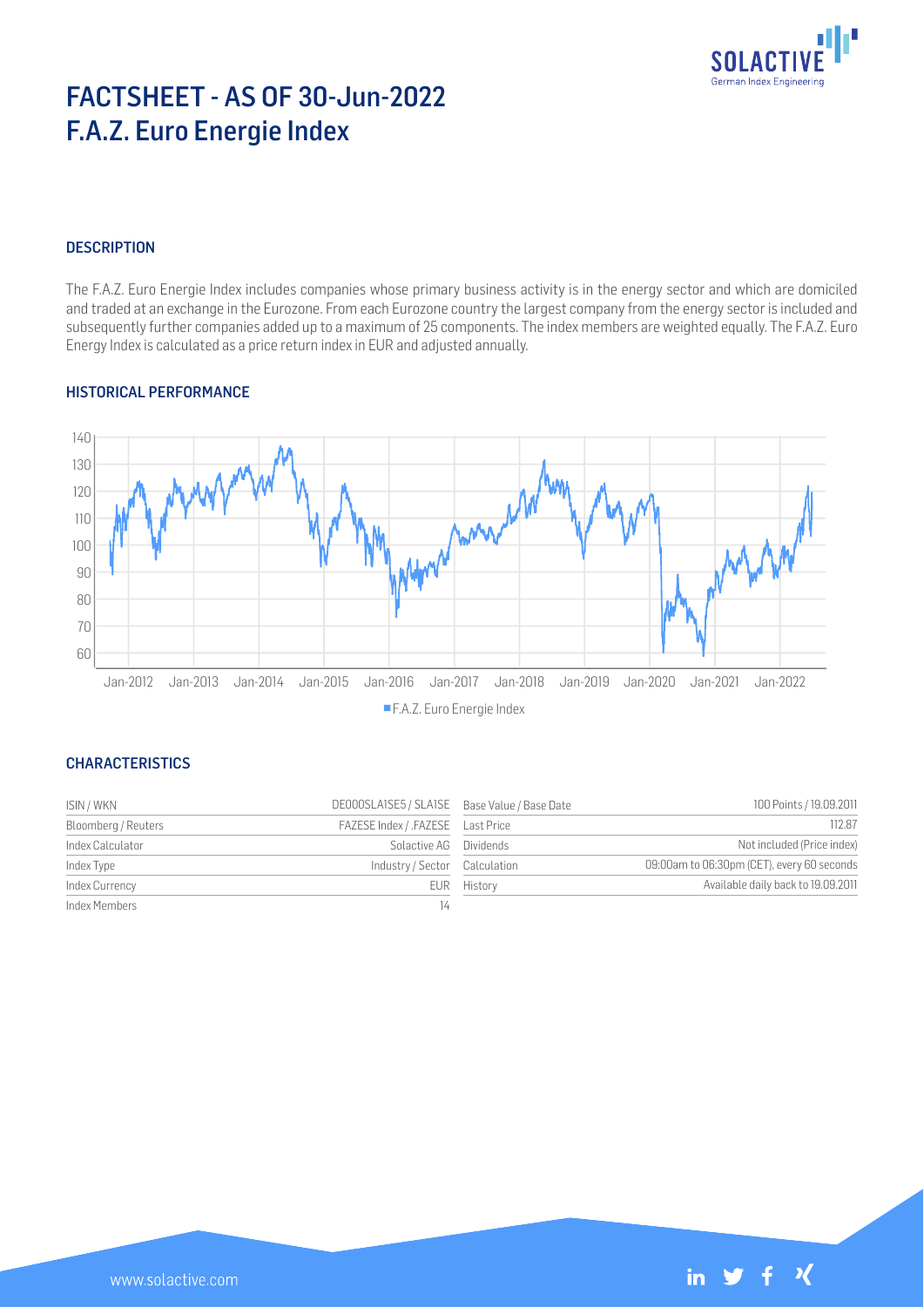

# FACTSHEET - AS OF 30-Jun-2022 F.A.Z. Euro Energie Index

# **STATISTICS**

| <b>EUR</b>         | 30D        | 90D        | 180D       | 360D                  | <b>YTD</b> | Since Inception       |
|--------------------|------------|------------|------------|-----------------------|------------|-----------------------|
| Performance        | $-4.38\%$  | 11.22%     | 23.88%     | 20.00%                | 23.88%     | 11.21%                |
| Performance (p.a.) |            |            |            |                       |            | 0.99%                 |
| Volatility (p.a.)  | 45.59%     | 34.46%     | 31.06%     | 26.55%                | 30.94%     | 23.44%                |
| High               | 121.93     | 121.93     | 121.93     | 121.93                | 121.93     | 136.74                |
| Low                | 103.28     | 101.01     | 90.18      | 84.47                 | 90.18      | 58.76                 |
| Sharpe Ratio*      | $-0.91$    | 1.58       | 1.77       | 0.79                  | 1.77       | 0.07                  |
| Max. Drawdown      | $-15.30\%$ | $-15.30\%$ | $-15.30\%$ | $-15.30\%$            | $-15.30\%$ | $-57.03%$             |
| VaR 95 \ 99        |            |            |            | $-43.8\%$ \ $-87.3\%$ |            | $-35.5\%$ \ $-61.3\%$ |
| CVaR 95 \ 99       |            |            |            | $-65.2\%$ \ $-90.5\%$ |            | $-55.7\%$ \ $-94.7\%$ |

\* Up to 31 December 2021, ex-post Sharpe ratios use as input for the risk free rate term the London Inter-Bank Offered rates in the respective currencies of the index and at a term equal to the observation period. From 3 J 2022 onwards, Sharpe ratios will be / are calculated using as reference risk free rate input the overnight replacement rate for these currencies, namely SONIA (for GBP), SOFR (for USD) and EURIBOR Overnight (for EUR).

#### COMPOSITION BY CURRENCIES



# COMPOSITION BY COUNTRIES



# TOP COMPONENTS AS OF 30-Jun-2022

| Company                                | Ticker                 | Country   | Currency   | Index Weight (%) |
|----------------------------------------|------------------------|-----------|------------|------------------|
| SAIPEM SPA                             | <b>SPM IM Equity</b>   |           | <b>EUR</b> | 13.94%           |
| <b>SARAS SPA</b>                       | <b>SRS IM Equity</b>   | IΤ        | <b>EUR</b> | 10.87%           |
| SHELL PLC                              | <b>SHELL NA Equity</b> | GB        | <b>EUR</b> | 8.07%            |
| <b>TENARIS SA</b>                      | <b>TEN IM Equity</b>   | LU        | <b>EUR</b> | 7.37%            |
| REPSOL SA                              | REP SQ Equity          | ES        | <b>EUR</b> | 7.35%            |
| <b>TOTALENERGIES SE</b>                | <b>TTE FP Equity</b>   | <b>FR</b> | <b>EUR</b> | 7.29%            |
| MOTOR OIL HELLAS CORINTH REFINERIES SA | MOH GA Equity          | GR        | <b>EUR</b> | 6.82%            |
| GALP ENERGIA SGPS SA CLASS B           | <b>GALP PL Equity</b>  | PT        | <b>EUR</b> | 6.75%            |
| ERG SPA                                | <b>ERG IM Equity</b>   | ΙT        | <b>EUR</b> | 6.55%            |
| ENI SPA                                | <b>ENIIM Equity</b>    | ТT        | <b>EUR</b> | 6.09%            |
| SBM OFFSHORE NV                        | <b>SBMO NA Equity</b>  | <b>NL</b> | <b>EUR</b> | 5.58%            |
| OMV AG                                 | OMV AV Equity          | AT        | <b>EUR</b> | 5.15%            |
| NESTE CORPORATION                      | <b>NESTE FH Equity</b> | FI        | <b>EUR</b> | 4.52%            |
| <b>TECNICAS REUNIDAS SA</b>            | <b>TRE SQ Equity</b>   | ES        | <b>EUR</b> | 3.65%            |